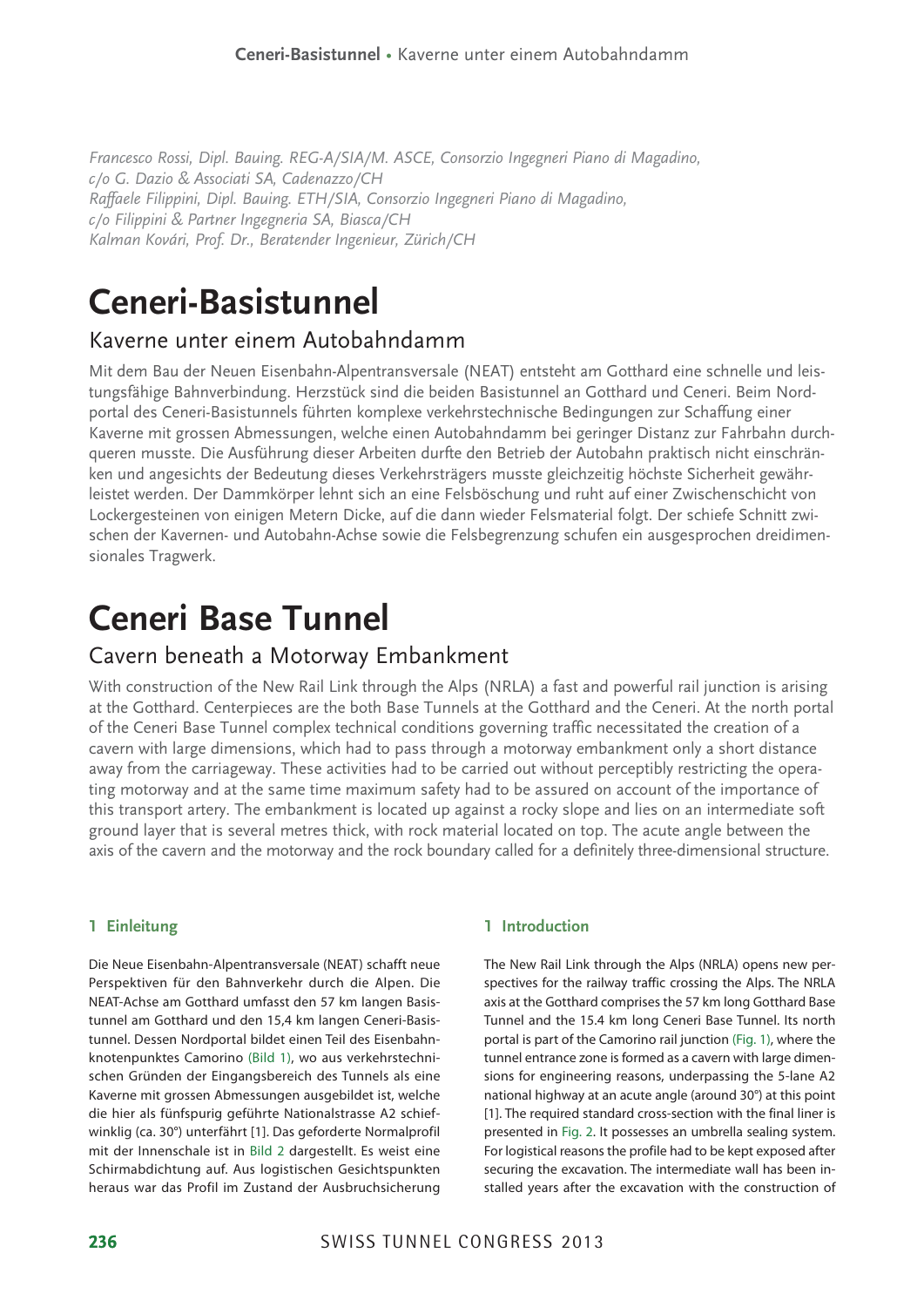# **Tunnel de base du Ceneri** Une caverne sous la chaussée d'une autoroute

La nouvelle transversale alpine des Chemins de fer (NEAT) ouvre de nouvelles perspectives pour le trafic ferroviaire à travers les Alpes. L'axe du Gothard NEAT comprend le tunnel de base du Gothard (57 km) et le tunnel de base du Ceneri (15,4 km). Au niveau du portail nord de ce dernier, des conditions techniques complexes de circulation ont amené à créer une caverne de grandes dimensions qui devait traverser la plate-forme d'une autoroute à peu de distance de la chaussée. Il ne fallait pas que la réalisation de ces travaux limite l'exploitation de l'autoroute et, en même temps, compte tenu de l'importance de cette voie de circulation, on devait assurer un maximum de sécurité. La plateforme est adossée à un talus rocheux et repose sur une couche intermédiaire de sols meubles de quelques mètres d'épaisseur, suivie de nouveau par de la roche. La coupe oblique entre l'axe de la caverne et l'axe de l'autoroute, ainsi que la délimitation rocheuse, ont généré une structure portante à trois dimensions.

frei zu halten. Die Zwischenwand wurde erst Jahre nach dem Ausbruch zusammen mit der Innenschale eingebracht. Parallel zur Kaverne wird in deren Nähe auch der eingleisige Bahntunnel Bretella Lugano-Bellinzona erstellt. Bild 3 zeigt die beiden Baugruben, aus denen die Tunnel-

# **Galleria di base del Ceneri** Caverna sotto un rilevato autostradale

La nuova trasversale ferroviaria alpina (NEAT) apre nuove prospettive per il traffico ferroviario attraverso le Alpi. L'asse della NEAT al Gottardo comprende la galleria di Base del S. Gottardo (57 km) e la galleria di base del Ceneri (15,4 km). In corrispondenza del portale settentrionale del Ceneri le complesse condizioni tecniche e del traffico hanno comportato la creazione di una caverna di grandi dimensioni, che ha dovuto attraversare un rilevato autostradale a poca distanza dalla carreggiata. L'esecuzione di questi lavori non doveva limitare il traffico autostradale garantendone al contempo la massima sicurezza data l'importanza di questa arteria. Il corpo del rilevato si appoggia ad una scarpata in roccia e posa su uno strato intermedio di terreno sciolto di alcuni metri di spessore, seguito a sua volta nuovamente da roccia. Il taglio obliquo tra l'asse della caverna e l'asse autostradale, nonché la delimitazione della roccia, hanno creato una struttura portante tridimensionale.

the final liner. The single-track Bretella Lugano-Bellinzona rail tunnel is also being produced in the vicinity parallel to the cavern. Fig. 3 shows the 2 construction sites, from which the tunnels were started. The following report is restricted to explaining the design and construction of the cavern with a



1 Fotomontage "Knoten Camorino" – Sicht nach Süd-Westen (Quelle: ATG) Photo montage "Camorino junction" – looking south-west (Source ATG)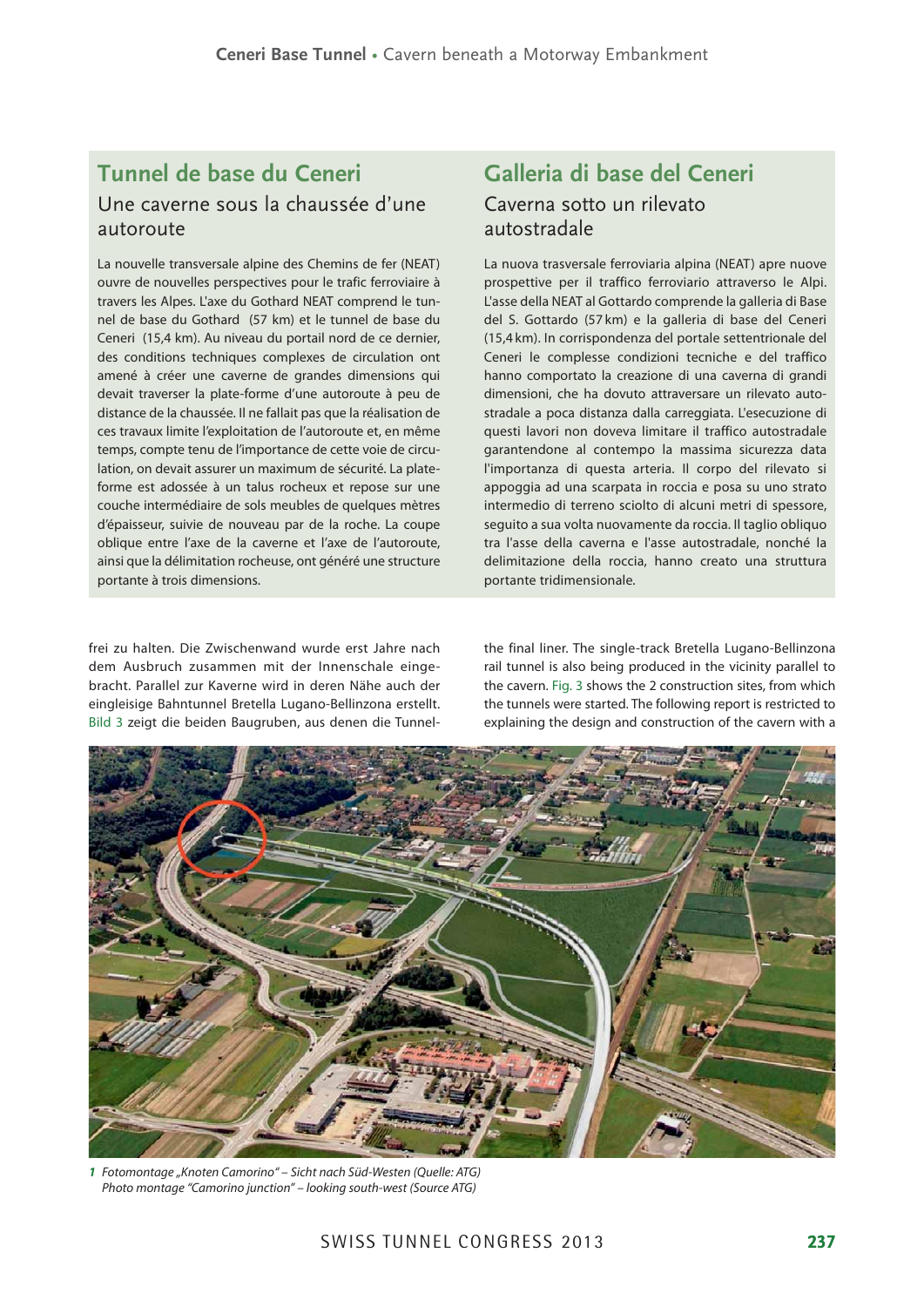

*2* Normalprofil der Kaverne mit Schirmabdichtung Standard cross-section of the cavern with umbrella seal

anschläge erfolgten. Die folgende Darstellung beschränkt sich auf die Erläuterung des Entwurfs und der Konstruktion der Kaverne mit einer maximalen Spannweite des Ausbruchprofils von 24 m und einer Höhe von 17 m. Ausserdem werden die anspruchsvollen Probleme bei der Bauausführung sowie die Kontrollmessungen und das Risikomanagement erläutert. Die Überlagerung bis zur Fahrbahn beträgt nur rund 10 m. Wie aus Bild 4 hervorgeht, durchörtert die Kaverne in ihrem oberen Profilbereich den Dammkörper aus aufgeschüttetem Lockergestein und in ihrem Sohlbereich die Zwischenschicht einer kohäsionslosen Seeablagerung sowie eine Moräne. Weiter zum Inneren des Berges hin durchörtert sie den anstehenden Felsen. In seinem oberflächennahen Bereich ist der Fels verwittert, sodass der Tunnelscheitel erst unter der bergseitigen Fahrspur gänzlich in den gesunden Fels zu liegen kommt.

maximum span width of 24 m and a height of 17 m. In addition the complex problems in executing construction as well as the controlling measurements and the risk management are dealt with. The overburden extending to the carriageway amounted to only 10 m. As shown in Fig. 4 the upper profile section of the cavern penetrates the railway embankment while the lower section passes through the intermediate layer of a non-cohesive lake deposit as well as moraine. Further into the mountainside it passes through the prevailing rocks. Close to the surface the rock is weathered so that the tunnel apex is first located entirely in healthy rock only beneath the driving lane towards the mountainside.

The special feature in planning and executing this structure was to ensure no disruption of the overlying motorway at all times without major restrictions while assuring adequate safety in spite of the unfavorable geotechnical conditions, the shallow cover and the cavern's large dimensions. On the one hand it was essential to limit the settlements on the carriageway to an allowed degree and on the other to assure the stability of the large excavation in the motorway embankment.

# **2 Design Concept**

Extensive studies have been carried out before a design concept was worked out, which in Fig. 5 is shown step by step schematically. Basically it is a classical crown drive with concrete abutments constructed in advance for securing the cavity, comprising a shotcrete shell and a jet grouting canopy installed step-by-step to form a double row of single fluid jet grouting columns.



*3* Baugruben zum Tunnelanschlag für eingleisigen Eisenbahntunnel und Kaverne unter der Autobahn (Quelle: ATG) Construction pits for starting the single-track rail tunnel and cavern beneath the motorway (Source ATG)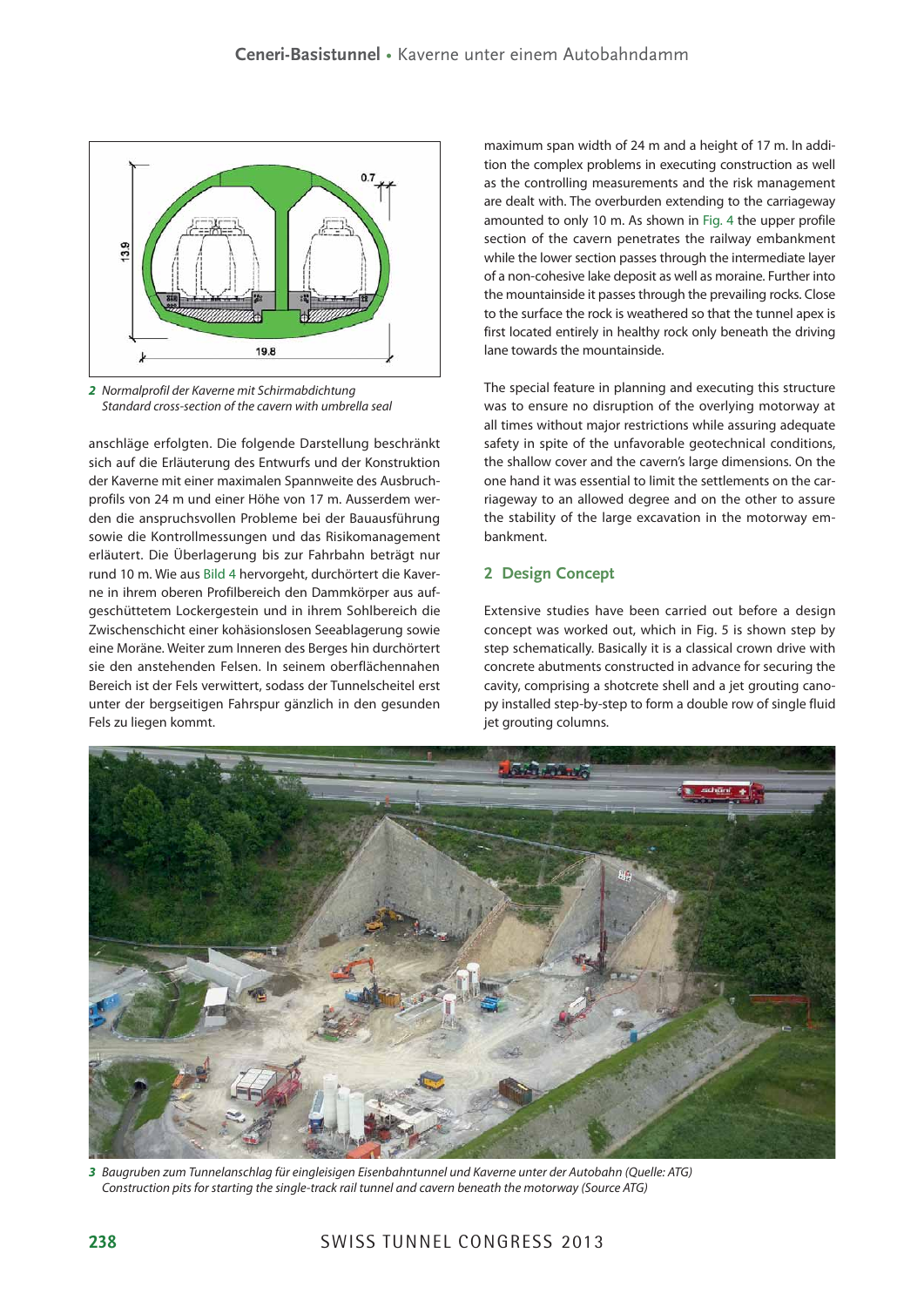

*4* Geotechnische Situation an der Kaverne: Begrenzung des Profils durch die Innenkante der Tunnelinnenschale (links) und geologisches Längenprofil (rechts)

Geotechnical situation at the cavern: limiting of the profile through the inner edge of the tunnel inner shell and geological longitudinal section (right)

Die Besonderheit bei Planung und Ausführung dieses Bauwerkes bestand darin, trotz der ungünstigen geotechnischen Verhältnisse, der geringen Überlagerung und der grossen Abmessungen der Kaverne den Verkehr auf der Autobahn ohne erhebliche Einschränkungen jederzeit zu gewährleisten und eine angemessene Sicherheit zu garantieren. Es galt somit zum Einen, die Setzungen an der Fahrbahn auf ein erlaubtes Mass zu beschränken und zum Anderen, die Stabilität des Hohlraumes und der Dammschüttung als Ganzes zu gewährleisten.

# **2 Entwurfskonzept**

Nach eingehendem Variantenstudium wurde ein Entwurfskonzept erarbeitet, das in Bild 5 in den einzelnen Schritten der Konstruktion schematisch dargestellt ist. Im Wesentlichen handelt es sich um einen klassischen Kalottenvortrieb mit im Voraus erstellten Betonwiderlagern für die Ausbruchsicherung der Kalotte, bestehend aus einer Spritzbetonschale und einem schrittweise eingebrachten Gewölbe aus doppelten HDI-Säulen. Wie zuvor erwähnt, steht im Eingangsbereich der Kaverne unter der Sohle Lockergestein an (Bild 4), weshalb dort die Betonwiderlager der Kalotte auf einen aus HDI-Säulen hergestellten Fundationskörper gestellt wurden. Auf diese Weise wird in diesem Tunnelbereich die Belastung des Kalottengewölbes über die Auflagerkräfte in die Betonwiderlager geleitet und durch die HDI-Fundationskörper weiter direkt in den festen Felsuntergrund geführt. Ein wesentliches Element des Konzeptes bildet die Stabilisierung der Ortsbrust der Kalotte bzw. deren Versteifung. Es sei hier angemerkt, dass unter diesen Bedingungen dem provisorischen Sohlgewölbe praktisch keine statische Funktion zukommt. Da das Verhältnis von Spannweite zu Überlagerung > 1 ist, wurde als Belastung die volle Auflast auf das Kalottengewölbe angesetzt. Für diese Annahme spricht zudem der Umstand, dass bei der As previously mentioned natural ground is present beneath the invert arch at the entrance area to the cavern (Fig. 4), which is why the concrete abutments for the crown have been founded on a body of vertical jet grouting columns in order to provide the needed support. In this way the load of the crown vault is diverted into the concrete abutments in this tunnel section via the supporting forces and transferred further directly into the solid rock subsurface through the jet grout foundation body. Stabilizing the large crown excavation face and its strengthening represents an integral element of this concept. It is important to remark that at this point the temporary invert exerts practically no structural function under these circumstances. As the ratio of span width to overburden > 1, the complete superimposed load was applied on the crown vault as load. Furthermore the fact that such a load parameter proved to be realistic speaks for this assumption in view of the high stiffness given for the construction. After the acceptance of this structurally fluid and clearly comprehensible design concept, in the case of which the bearing structure complies with all requirements in every construction phase in conjunction with its cross section as well as in a longitudinal direction regarding deformations, attention was turned to the structural design and evolving the construction details.

# **3 Tunnel Structural Design**

It wasn't possible to relate to reference projects because of many unusual features of this construction project, i.e. based on findings obtained from building under comparable conditions. As a result the analyses of the various construction states for the tunnel structural design were of major significance. These were executed in conjunction with Dr. M. Vogelhuber (RSE GmbH). In particular the following elements of the bearing structure had to be created and dimensioned according to construction terms: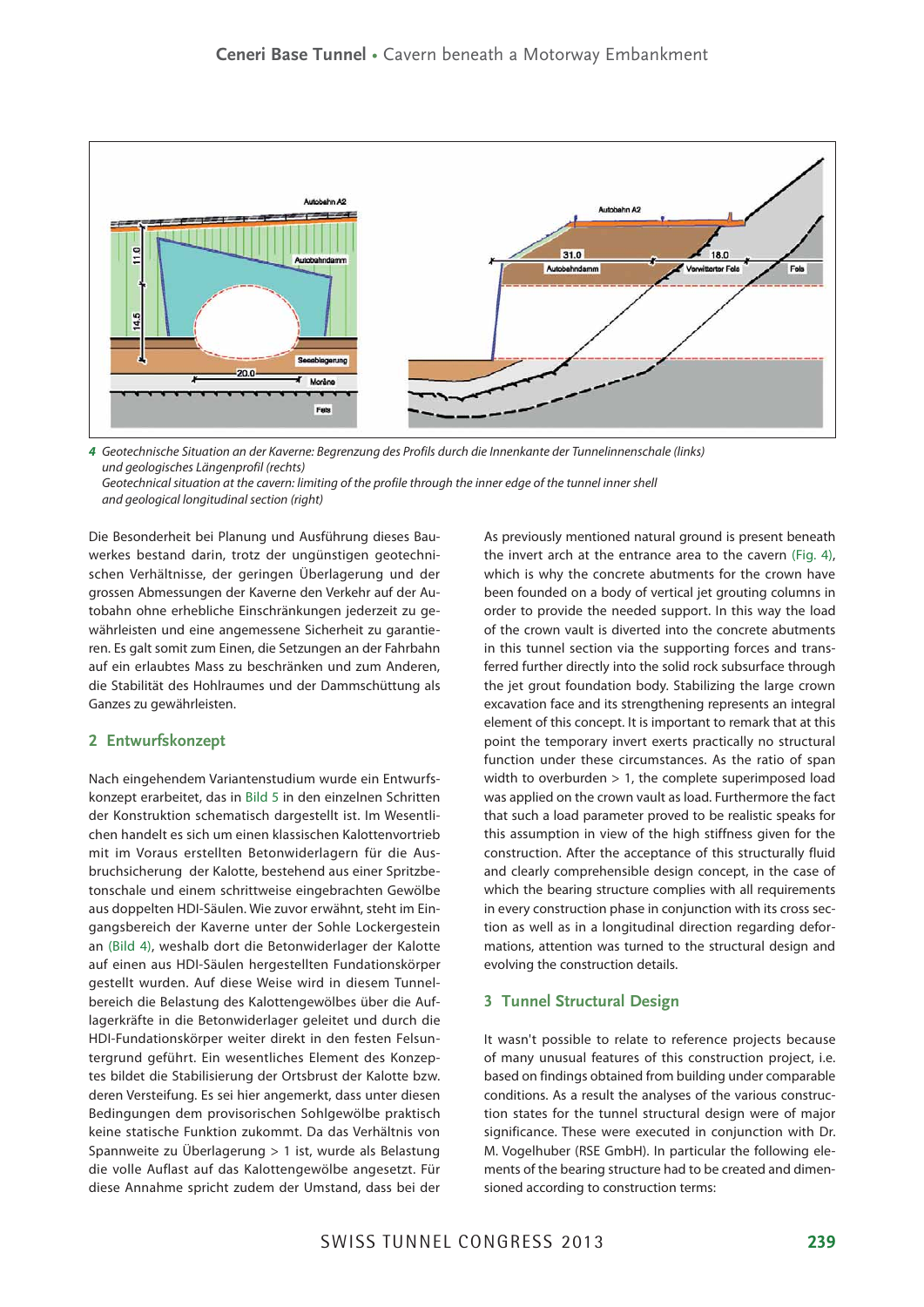

angestrebten hohen Steifigkeit der Konstruktion eine solche Lastgrösse sich als wirklichkeitsnahe erweisen könnte. Nach der Annahme dieses statisch anschaulich und klar nachvollziehbaren Entwurfskonzepts, bei dem das Tragwerk in jeder Bauphase sowohl im Profil als auch in Längsrichtung vom Standpunkt der Verformungen als auch der Stabilität allen Ansprüchen genügt, ging man an die Statik und die konstruktive Detailbearbeitung.

# **3 Tunnelstatik**

Infolge der in vielerlei Hinsicht ungewöhnlichen Merkmale dieses Bauvorhabens konnte man nicht auf Referenzobjekte, d.h. auf Bauerfahrung unter vergleichbaren Bedingungen, zurückgreifen. Aus diesem Grund kam den tunnelstatischen Analysen der unterschiedlichen Bauzustände eine grosse Bedeutung zu. Diese wurden in enger Zusammenarbeit mit Dr.





#### *5* Bauetappen im Profil:

- a) Auffahren der Widerlagerstollen (Ausbruchfläche 40 bis 60 m<sup>2</sup>)
- b) Erstellen der Fundationskörper durch HDI-Säulen
- c) Einbringen der Betonwiderlager
- d) Kalottenvortrieb in Etappen mit HDI-Gewölbe und
- Spritzbetonschale (Ausbruchfläche 110 bis 160 m<sup>2</sup>) e) Strossen- und Sohlausbruch (Ausbruchfläche 140 m<sup>2</sup>)
- Construction stages in the cross-section:
- a) Drilling of the side tunnels (excavated area up to 60  $m<sup>2</sup>$ )
- b) Vertical single fluid jet grouting columns for abutment supports
- c) Construction of the concrete abutments within the side tunnels
- d) Crown drive in stages with jet grout canopy and shotcrete shell (excavated area up to  $160 \text{ m}^2$ )
- e) Bench and invert excavation (excavated area 140 m<sup>2</sup>)
- jet grout foundation body
- both concrete abutments
- $\cdot$  jet grout canopy in the crown
- shotcrete vault in the crown
- face support

Starting from the construction nailed wall the jet grout canopy was produced in 3 stages (9, 12 and 9 m) until the rock was reached. The critical cross section for analytical model was selected in the centre of the second stage.

**3.1 Shotcrete Vault in the Crown, Surface Settlements** Although the structure is markedly 3-dimensional taking into account the acute angle of the cavern axis to the motorway embankment and to the rock slope, only plane computational models were used and worked out perpendicular to the cavern axis. A model based on the elastic continuous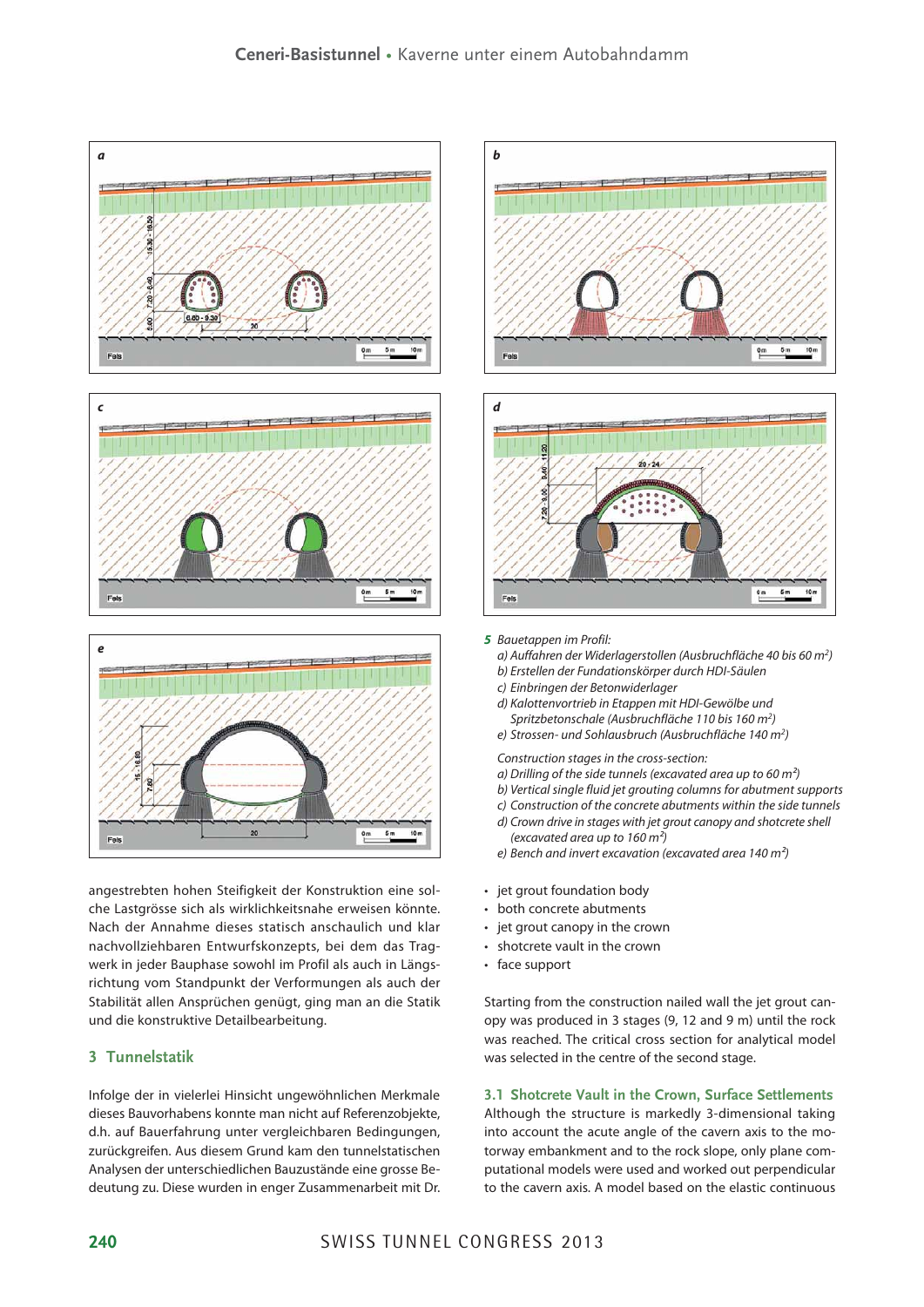M. Vogelhuber (RSE GmbH) durchgeführt. Es galt insbesondere die folgenden Elemente des Tragwerks konstruktiv zu gestalten und zu bemessen:

- r HDI-Fundationskörper
- beide Betonwiderlager
- HDI-Gewölbe in der Kalotte
- Spritzbetongewölbe in der Kalotte
- Ortsbrustsicherung

Die HDI-Gewölbe wurden von der Baugrubenwand ausgehend in 3 Etappen (9, 12 und 9 m) bis in den Fels ausgeführt. Der massgebende Schnitt für die ebenen Berechnungsmodelle wurde in der Mitte der zweiten Etappe gewählt.

#### **3.1 Spritzbetongewölbe in der Kalotte, Oberflächensetzungen**

Obwohl die Anlage infolge des schiefen Winkels der Kavernenachse zum Dammkörper und zur Felsböschung ausgesprochen dreidimensional geprägt ist, wurden nur ebene Berechnungsmodelle senkrecht zur Kavernenachse entworfen und durchgerechnet. Ein Modell im Sinne einer elastischen Bettung der Aussenschalen diente der Bemessung der Spritzbetonschale in der Kalotte und der Ermittlung seiner Verformungen – insbesondere der Firstsenkung. Hierfür wurde eine gleichförmig verteilte vertikale Belastung des Gewölbes in einem Sektor mit einem Öffnungswinkel von 120° angesetzt. Der restliche Bogenbereich erfuhr eine Bettung entsprechend dem angenommenen E-Modul des Materials der Dammschüttung. Dieser hatte grossen Einfluss auf die Biegemomente und damit auch auf die erforderliche Bewehrung der Spritzbetonschale. Zur Kontrolle wurden in gleicher Weise asymmetrische Lastverteilungen untersucht. Das andere Berechnungsmodell basierte auf einem geschlossenen Kontinuum (Dammkörper, Lockergestein und Fels) im ebenen Verformungszustand mit eingebrachter Spritzbetonschale und HDI-Gewölbe. Bei diesem Ansatz kamen der Seitendruckbeiwert und die elastisch-plastischen Materialeigenschaften der Dammschüttung ins Spiel. Der Vortrieb wurde hier wie üblich mit der schrittweisen Reduktion der Knotenkräfte am Ausbruchrand simuliert. Auf diese Weise erhielt man auch die Oberflächensetzungen an der Fahrbahn. Das Berechnungsmodell mit der vollen Auflast lieferte die massgebenden Schnittkräfte zur Bemessung der Spritzbetonschale, deren Dicke mit 0,70 m gewählt wurde. Die wichtigsten Ergebnisse der durchgeführten umfangreichen parametrischen Studien sind in Bild 6 zusammengefasst. Es handelt sich hier einerseits um den geometrischen Bewehrungsgehalt der Spritzbetonschale der Kalotte und andererseits um die Oberflächensetzung in Funktion der diversen konstruktiven Massnahmen.

## Dies sind

- Fall A: Nur Betonwiderlager und Spritzbetonschale
- Fall B: Betonwiderlager mit "schmalen" Fundationskörpern
- Fall C: Zusätzlich zum Fall B doppeltes HDI-Gewölbe in der Kalotte
- Fall D: Wie Fall C, jedoch breitere HDI-Fundationskörper

support of the outer shells served to dimension the shotcrete shell in the crown and to establish its deformations – especially the roof settlement. To achieve this, a uniform distributed vertical load was applied to the vault for a sector with an angle of 120°. The remaining arch portion has been modeled as a continuous non-linear support with the stiffness corresponding to the assumed E-module of the embankment fill material. This has been proved to give a great influence on the bending moments and therefor also on the reinforcement needed for the shotcrete liner. Asymmetric load distributions were examined in the same way for control purposes. The other analytical model was based on a closed continuum (motorway embankment, soft ground and rock) in plane deformation state with placed shotcrete shell and jet grout canopy. Given this situation the lateral pressure coefficient and the elastic-plastic material properties of the embankment fill come to play a sensitive role. As is usual the drive here was simulated by gradually reducing the nodal forces at the edge of the excavation. In this way the surface settlements on the carriageway are also obtained. The computational model with the complete superimposed load provided the maximum internal forces used to determine the dimensioning of the shotcrete liner, which was selected with a thickness of 0.70 m. The most important results of the extensive parametric studies which were undertaken are summarized in Fig. 6. On the one hand this relates to the geometric reinforcement content of the shotcrete liner for the crown and on the other to the surface settlement as a function of the various construction measures.

#### These are

- Case A: Only concrete abutment and shotcrete liner
- Case B: Concrete abutment with "narrow" foundation body
- Case C: Double row of jet grout canopy in the crown in addition to Case B
- Case D: As in Case C, but with a wider jet grouting



*6* Kaverne Ost: Einfluss diverser Massnahmen auf Bewehrungsgehalt (Bruchkörpermodell) und Oberflächensetzungen (Kontinuumsmodell) Cavern east: influence of various measures on the reinforcement content (design block model) and surface settlements (continuum model)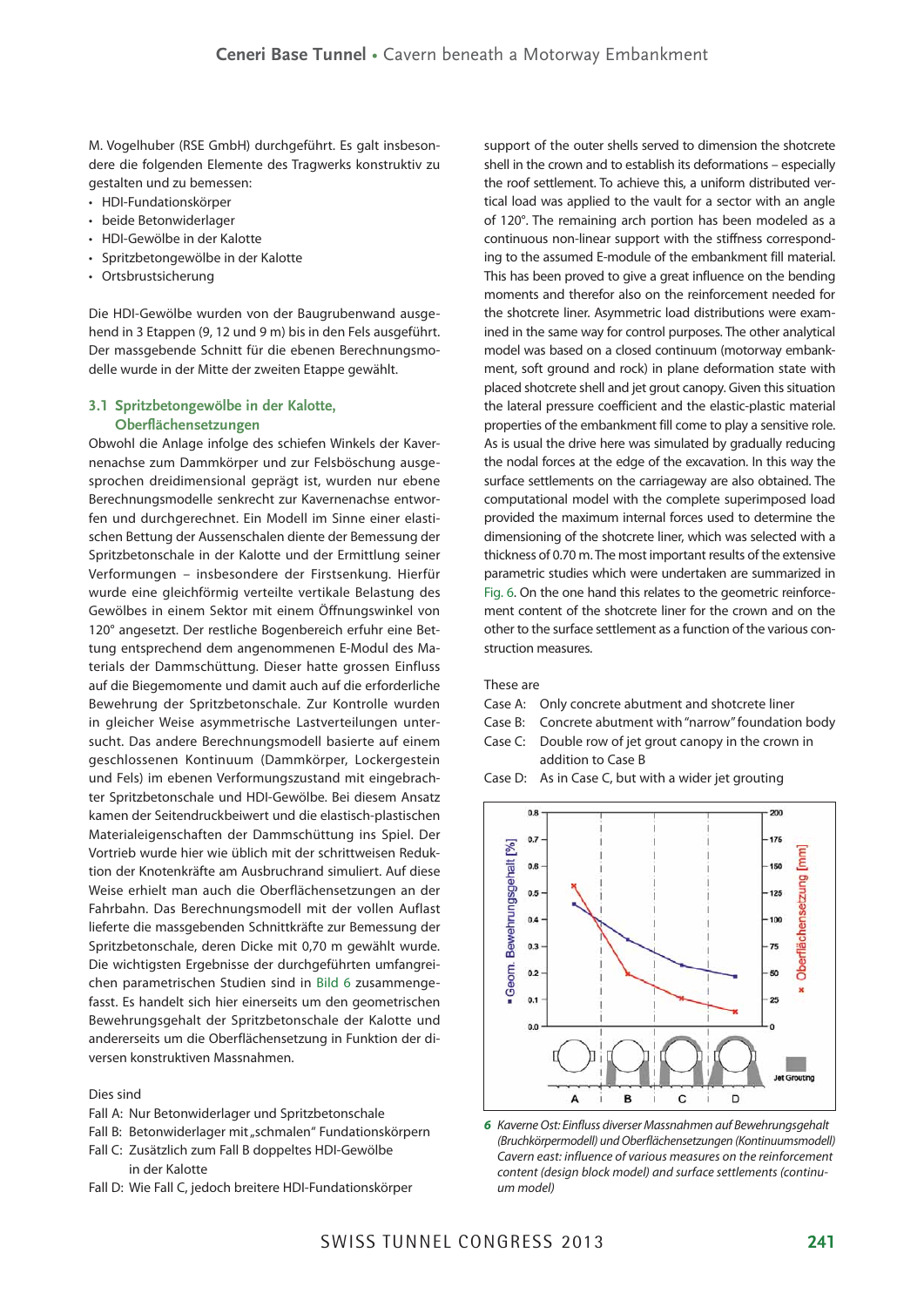Wie das Diagramm in Bild 6 zeigt, war die Anordnung des Fundationskörpers bestehend aus HDI-Säulen (Fall B) für die Verringerung der Oberflächensetzung von ausschlaggebender Bedeutung. Das HDI-Gewölbe aus einer doppelten Säulenreihe konnte die Oberflächensetzung nur in bescheidenem Masse reduzieren, da das Verhältnis der Steifigkeit des Spritzbetons gegenüber dem gejetteten Lockergestein etwa rund 10:1 beträgt.

Zur Reduktion des Bewehrungsgehaltes der Spritzbetonschale trugen alle 3 Massnahmen (Fälle B bis D) etwa in gleichem Masse bei. Unter Berücksichtigung auch wirtschaftlicher Aspekte gelang die Lösung gemäss Fall C zur Ausführung.

Bezüglich der statischen Wirkungsweise der Innenschale der Kaverne seien 2 Besonderheiten erwähnt. Zum Einen erhielt das Profil – wie zuvor erwähnt – eine mittlere Trennwand (Bild 2) und zum Anderen verloren die beiden Widerlagerstollen der Kalottenaussenschale sowie die darunter liegenden Fundationskörper aus HDI-Säulen ihre statische Funktion. Die Innenschale weist ein bewehrtes Sohlgewölbe auf, das die Gewölbebelastung auf das anstehende Lockergestein übertrug.

#### **3.2 Untersuchung der Ortsbruststabilität**

Die Gewährleistung der Stabilität der Ortsbrust im Lockergestein der Dammschüttung stellte eine der wichtigsten Forderungen an das Tragwerk während der Bauausführung dar. Man hat zwar mit der Bogenwirkung des HDI-Gewölbes gerechnet, wollte sich jedoch auch auf eine gewisse Längstragwirkung der einzelnen Säulen verlassen. Die Ortsbrustankerung erfolgte durch bewehrte HDI-Säulen. Hierdurch bewirken die axial angeordneten Stahlanker eine verlässliche Stützung in Tunnellängsrichtung und die HDI-Körper einen Scherwiderstand in den Gleitflächen potenzieller Bruchkörper (Bild 7). Die Stabilitätsberechnungen wurden nach dem The diagram in Fig. 6 shows the possible arrangement of the foundation body made of vertical jet grouting columns (Case B) that was of decisive importance in reducing the surface settlements. The jet grouting canopy composed by a double row of column was capable of reducing the surface settlements only to a limited extent as the ratio of the shotcretes's liner stiffness to the jet grouted soft ground was roughly 10:1.

All 3 measures (Cases B to D) contributed more or less equally to reducing the reinforcement content of the shotcrete liner. Taking into account economic aspects as well as a proportionally assessment it has been applied the solution Case C.

With regard to the structural system of the cavern's final liner. 2 particular features are worth to be mentioned. Firstly the cross-section – as previously mentioned – was provided with a central partition wall (Fig. 2) and secondly the 2 abutment headings for the crown outer shell as well as the foundation body consisting of jet grout columns located underneath are assumed to have lost their static function. The final liner possesses a reinforced slab invert that transfers the vault load to the surrounding soft ground.

#### **3.2 Investigating Face Stability**

Assuring the stability of the face in the soft ground of the embankment fill represented one of the most important demands on the bearing structure during the construction phase. Admittedly the arch effect of the jet grout canopy had been taken into consideration, however a certain longitudinal bearing effect of the individual columns was also relied on. The face support was provided by means of jet grouting columns reinforced with steel bars. As a result the axially arranged steel anchors provide reliable support in the tunnel's



*7* Stabilität der Ortsbrust: Geometrie Kalottenausbruch und Bruchkörpermodell Face stability: geometry of crown excavation and and design block model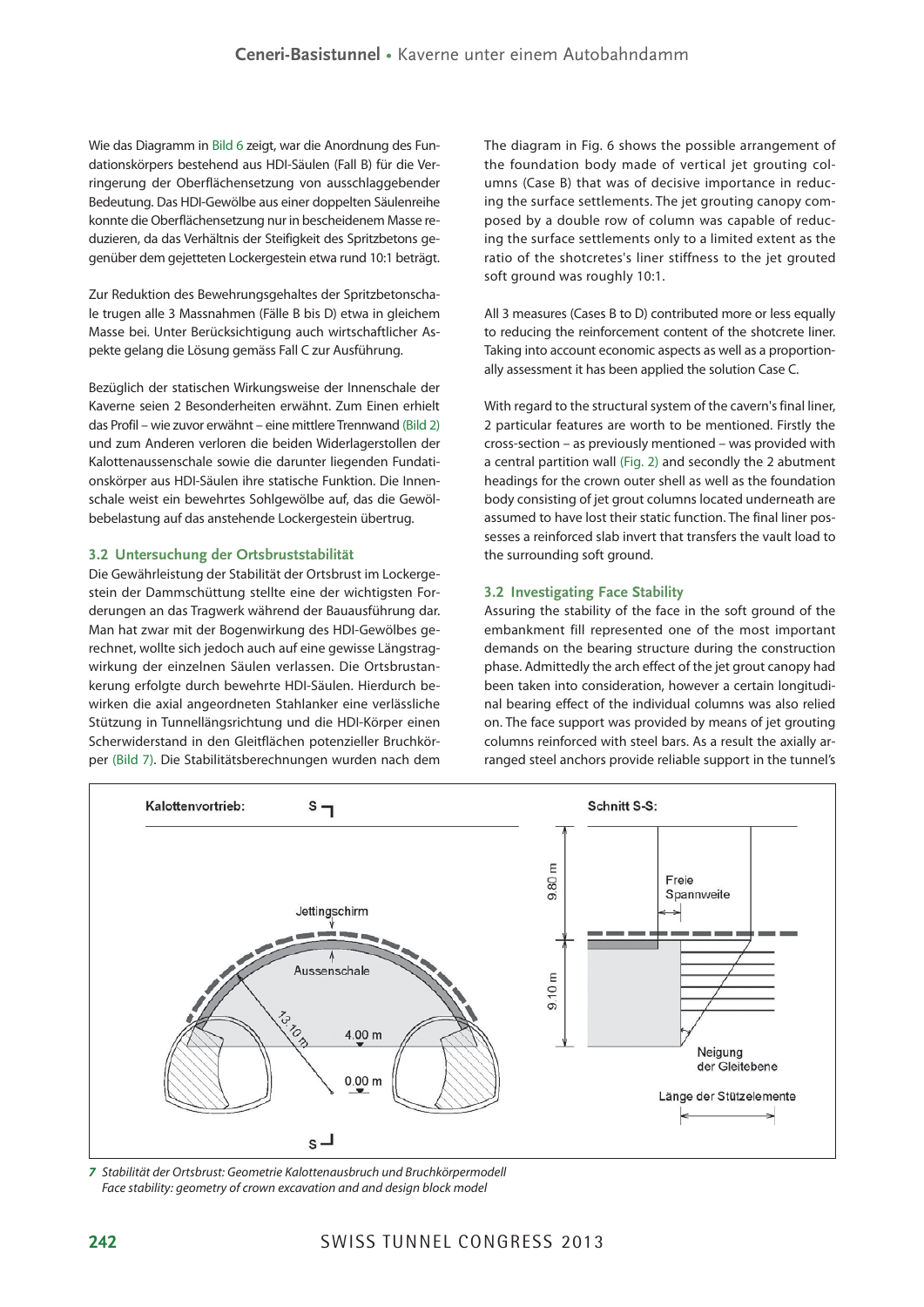

**8** Stabilität der Ortsbrust: Berechnungsresultate für  $c = 5$  kPa und Phi = 40° Face stability: analysis results for  $c = 5$  kPa and Phi = 40°

Verfahren von Anagnostou und Serafeimidis [2] durchgeführt. Es beruht darauf, die Bedingungen des Grenzgleichgewichtes gleitgefährdeter Keile aus der Ortsbrust zu formulieren. So wurden solche Keile mit unterschiedlicher Höhe und potenziellem Gleitwinkel untersucht und für eine gegebene Anordnung der Ortsbrustankerung die kritischen Fälle ermittelt (Bild 8). Es wurde ein Sicherheitsfaktor von > 2,5 eingehalten. Von besonderer Bedeutung war die angenommene Scherfestigkeit zwischen HDI-Säule und dem umgebenden Lockergestein. Da die Baugrube ausschliesslich durch passive Stahlanker (40 mm Durchmesser) mit 18 m Länge in einem Raster von 1,5 x 1,5 m gesichert war, dienten diese zugleich auch als Ortsbrustsicherung der ersten Jettingetappe. In der 2. Jettingetappe wurden zusätzlich 32 zentrisch bewehrte HDI-Säulen eingebracht. Eine hohe Dichte der Sicherungselemente war schon aus dem Grunde anzustreben, weil man das zumindest lokale Vorkommen von gänzlich kohäsionslosem Material nicht ausschliessen konnte. Das "Ausfliessen" von Material in praktisch relevantem Umfang zwischen den Ortsbrustsäulen musste aus Gründen der Sicherheit ausgeschlossen werden.

#### **4 Bauausführung**

Der fachgerechten Ausführung der Arbeiten gemäss den Vorgaben des Projektes wurde angesichts der strengen Kriterien bezüglich Oberflächensetzungen und Sicherheit grosse Aufmerksamkeit geschenkt.

longitudinal direction and the jet grout bodies a shear resistance in the sliding surfaces of potential unstable blocks (Fig. 7). The stability calculations were undertaken in accordance with the method from Anagnostou and Serafeimidis [2]. It is based on formulating the conditions of limit equilibriums of slip-endangered wedges from the face. Consequently such wedges with varying height and potential slip angle were investigated and the critical cases established for a given arrangement of the face anchorage (Fig. 8). A safety factor of > 2.5 was assured. The assumed shear strength between the jet grout column and the surrounding soft ground was of particular significance. As the construction pit was only secured by passive steel anchors (40 mm diameter) 18 m in length in a 1.5 x 1.5 m grid, these at the same time served to secure the face of the first jetting stage. In the 2<sup>nd</sup> jetting stage an additional 32 centrically reinforced jet grout columns were installed. For this reason alone a high concentration of the support elements was desirable because the presence of completely non-cohesive material could not entirely be precluded at least locally. The "flowing out" of material in the practically relevant area between the face columns had to be prevented for safety reasons.

#### **4 Executing Construction**

Great attention was accorded the proper execution of the work in keeping with the project specifications in view of the demanding criteria relating to surface settlements and safety.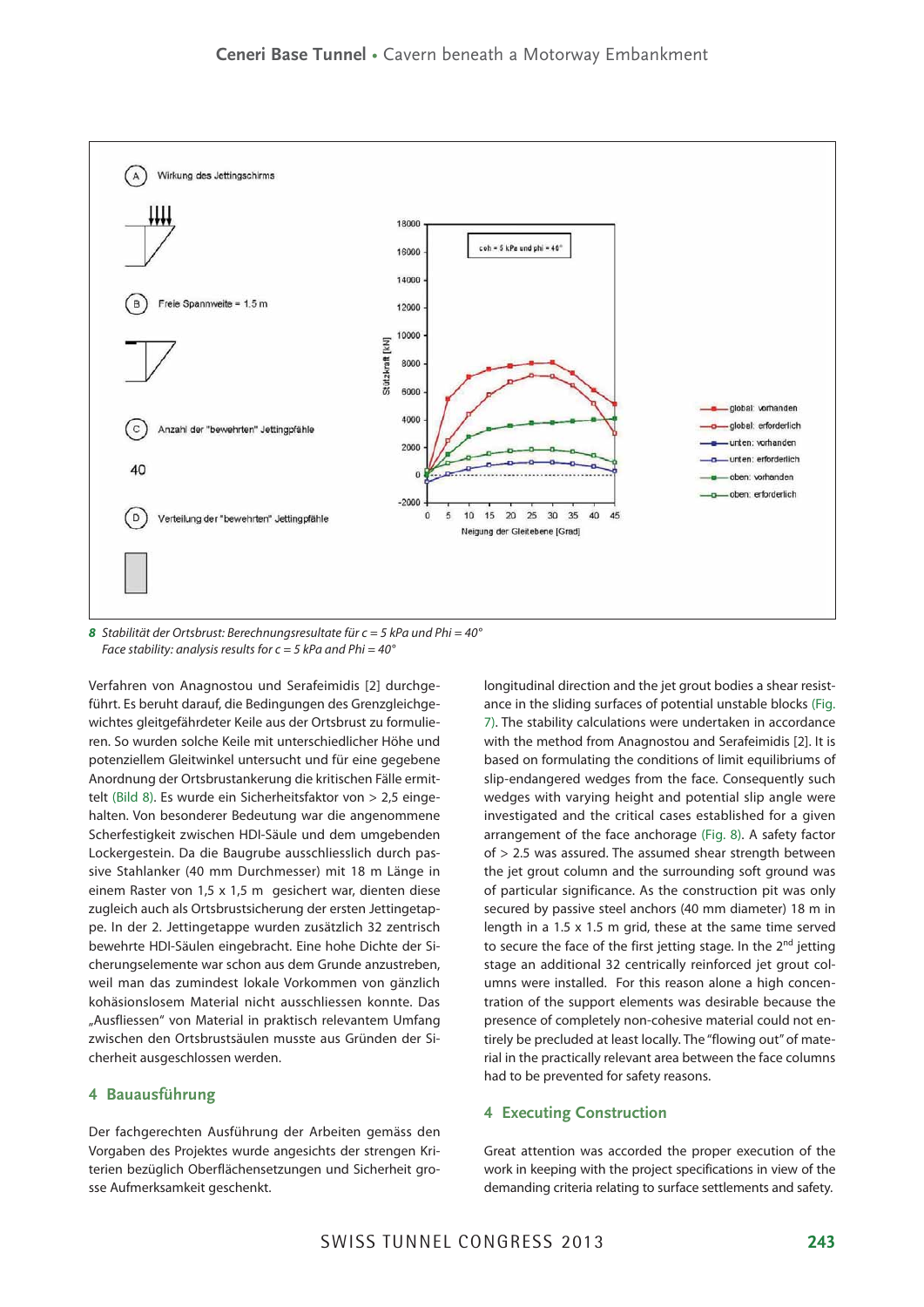#### **4.1 Ausbruch und Ausbruchsicherung**

Nach dem Aushub der 2 Baugruben wurde als erstes der eingleisige Bahntunnel Bretella Lugano-Bellinzona (Bild 3) im Vollausbruch und unter Schutz eines vorauseilenden HDI-Gewölbes aufgefahren. Die Konstruktion der Kaverne wurde mit dem Auffahren der beiden Widerlagerstollen (Bild 9a) in





*9* Ausbruch Paramentstollen mit Jettingarbeiten im linken Stollen (Bild a), Kalottenausbruch in der 1. Etappe (Bild b) und Strossenund Sohlausbruch (Bild c)

Excavation of wall heading with jetting operations in the left tunnel (Fig. a), crown excavation in the 1<sup>st</sup> stage (Fig. b) and bench/invert excavation (Fig. c)

#### **4.1 Excavation and Supporting the Excavation**

After completation of the 2 excavation pits first of all the single-track Bretella Lugano-Bellinzona rail tunnel was driven (Fig. 3) full-face protected by an advance jet grout canopy. Construction of the cavern was carried out by driving the 2 abutment headings (Fig. 9a) in the same way as the singletrack rail tunnel. The foundation body was created up to the bedrock by jet grout columns. After installing the concrete abutments the crown drive as such was embarked on by producing the first stage of the crown vault with double jet grout columns (Fig. 10).

The crown (Fig. 9b) was driven in steps of 1.0m in length. In view of the exceptionally large thickness of the shotcrete vault of 0.7 m the reinforcement was delivered in the form of prefabricated 4-bar lattice girder, which were assembled on site from 3 segments resistant to bending. In the transition zone, where the crown vault encountered the weathered rock at an acute angle, parts of the jet grout canopy were replaced by a steel pipe umbrella. A similar procedure was adopted for securing the face, by using passive steel anchors instead of jet grout columns there for stabilization purposes. As soon as the cross-section was located entirely in the rock, all ancillary measures were abandoned during construction.

The bench/invert excavation (Fig. 9c) that followed represented a straightforward material dig without any influence on dynamics and deformations, as the loads above the concrete abutments and their foundation bodies were diverted directly into the surrounding rocks without significant participation of the base invert.

## **4.2 Executing the Jet Grouting**

Ground consolidation by means of jet grout columns was of great importance seen from the viewpoint of restricting the surface settlements and assuring safety against caving in or instability of the rail embankment. The production of the advance crown vault consisting of 2 rows of columns in order to prevent impermissible lifts or settlements on the carriageway surface was especially challenging. High demands were placed on the column diameter (diameter > 600 mm), the minimum strength of the columns ( $\sigma_{c} \geq 5$  Mpa) and the directional accuracy of drilling  $(\pm 0.5 \%)$ . On account of the findings made during the excavation of the 2 side tunnels for the cavern, it was decided to bring on the site a jet grouting expert (R.D. Essler/ UK) for the subsequent work in the crown. Regarding the sequence for executing the individual columns, which were arranged 45 cm apart, the following was observed:

- Completion of the outer series of columns prior to beginning to jet the inner series.
- Starting to jet a new column in the vicinity of a recently completed column depended on chronological and spatial circumstances. As a result a minimum 3-hour period and a minimum gap of 1.35 m had to be observed. Thus 2 holes were omitted in the drilling pattern in each case.
- A column directly alongside an existing one could only be commenced 24 h after completion of the first column.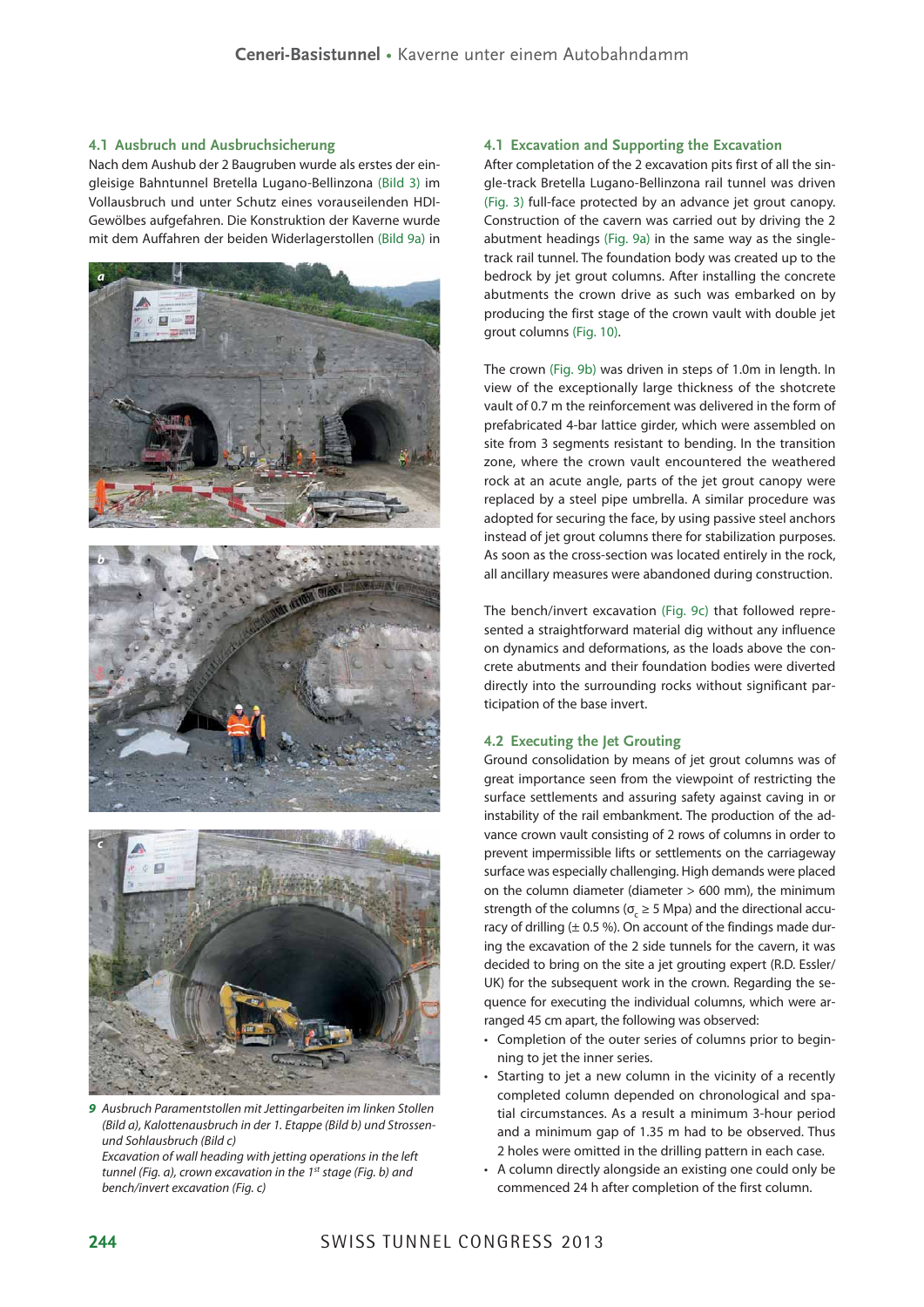der gleichen Weise wie der eingleisige Bahntunnel in Angriff genommen. In diesen Stollen erfolgte die Ausführung der Fundationskörper mittels HDI-Säulen bis zum gewachsenen Fels. Nach dem Einbringen der Betonwiderlager konnte der eigentliche Kalottenvortrieb mit der Herstellung der ersten Etappe des Kalottengewölbes aus doppelten HDI-Säulen begonnen werden (Bild 10).

Der Ausbruch der Kalotte (Bild 9b) wurde mit Abschlaglängen von je 1,0 m durchgeführt. Angesichts der ungewöhnlich grossen Dicke des Spritzbetongewölbes von 0,7 m wurde die Bewehrung in Form von vorgefertigten 4-Gurt-Gitterträgern angeliefert, welche aus 3 Segmenten biegesteif vor Ort zusammengesetzt wurden. Im Übergangsbereich, wo das Kalottengewölbe in schiefem Winkel auf den verwitterten Fels traf, wurden Teile des HDI-Gewölbes durch einen Rohrschirm abgelöst. Ähnlich verfuhr man mit der Sicherung der Ortsbrust, indem dort zur Stabilisierung statt HDI-Säulen passive Stahlanker zum Einsatz kamen. Sobald das Profil gänzlich im Fels zu liegen kam, konnte auf alle Bauhilfsmassnahmen verzichtet werden.

Beim nun folgenden Strossen-/Sohlausbruch (Bild 9c) handelte es sich um einen reinen Materialaushub ohne Einfluss auf Kräftespiel und Deformationen, da die Lasten über den Betonwiderlagern und ihren Fundationskörpern ohne Beteiligung des Sohlgewölbes direkt in den anstehenden Felsen geleitet wurden.

#### **4.2 Ausführung der HDI-Arbeiten**

Vom Standpunkt der Begrenzung der Oberflächensetzungen und der Gewährleistung der Sicherheit gegen Verbruch oder Instabilität der Dammböschung her kam der Bodenverfestigung mittels HDI-Säulen grosse Bedeutung zu. Besondere Ansprüche stellte die Erstellung des vorauseilenden Kalottengewölbes bestehend aus 2 Säulenreihen, um unzulässige Hebungen oder Setzungen an der Fahrbahnoberfläche zu verhindern. Es waren hohe Anforderungen an den Säulendurchmesser (Durchmesser ≥ 600 mm), an die Mindestfestigkeit der Säulen ( $\sigma_{\text{c}}$   $\geq$  5 MPa) und an die Richtungsgenauigkeit der Bohrungen (± 0,5 %) gestellt. Aufgrund der Erfahrungen beim Auffahren der beiden Widerlagerstollen der Kaverne hat man beschlossen, für die nachfolgenden Arbeiten in der Kalotte einen Experten für Jet-Grouting (R.D. Essler/UK) heranzuziehen. Bezüglich der Reihenfolge der Ausführung der einzelnen Kolonnen, die mit einem Abstand von 45 cm angeordnet waren, war Folgendes zu beachten:

- Die Fertigstellung der äusseren Kolonnenreihe bevor das Jetting der inneren Reihe begonnen wurde.
- Der Beginn des Jettings einer neuen Kolonne in der Umgebung einer kürzlich fertig gestellten Kolonne war an zeitliche und räumliche Bedingungen geknüpft. So musste eine Mindestzeit von 3 Stunden und ein Mindestabstand von 1,35 m eingehalten werden. Es wurden somit im Bohrschema jeweils 2 Lücken belassen.
- Eine an eine bestehende Kolonne unmittelbar anliegende Säule durfte erst nach 24 Stunden der Fertigstellung der Ersteren begonnen werden.



*10* Ausbruchetappen in Längsrichtung Crown cavern excavation stages in the longitudinal direction

The grouting method was single fluid using 3 mm nozzle diameter and the injection pressure at the pump selected at 400 bar. A water-cement factor of 1:1 resulted in an average cement quantity of 225 kg/m. 3.7 s emerged as the most favorable grouting time on a step of 40 mm. The installation angle of the drillholes to the horizontal was selected variable up to 9 degrees. The methodically undertaken quality check came up with uni-axial compressive strengths ranging from 5 to 14.4 MPa with an average of 8.4 MPa, which exceeded the project specifications.

The contractor was of course responsible for choosing the jetting parameters and the approach to the jetting operations. The consultations taking place on a daily basis involving representatives of the contractor, the site management and the design engineer served to evaluate the findings obtained from the work accomplished the previous day and for possible procedural adjustments. The significance of choosing the transition from the drilling phase to the jet grouting phase must be pointed out among the numerous factors, which contributed to successfully completing these extensive activities. About this topic care had to be observed to avoid the soil being washed out particularly at the beginning of jetting. It was equally important to avoid premature withdrawal of the rod and inadequate closing of the drillholes so that partial emptying of the hole was prevented. Thanks to carefully checking the return flow, heaves in the motorway embankment and on the carriageway were completely avoided in spite of the intensive jetting operations and the shallow overburden. The resulting measured surface settlements underline the great success of optimizing the jet grouting work in the crown, made possible thanks to the findings obtained from the excavation of the side tunnels. Driving the side tunnels with relatively small excavated areas (up to 60 $m<sup>2</sup>$ ) given greater overburden (roughly 16 m) resulted in a maximum settlement of 60 mm at the outer edge of the embankment. The crown excavation (280  $m<sup>2</sup>$  on average given 12 m overburden) only resulted in a 30 mm settlement. As expected the invert/bench excavation led to small settlements (5 mm). The length and gradient of the trough always remained within reasonable limits.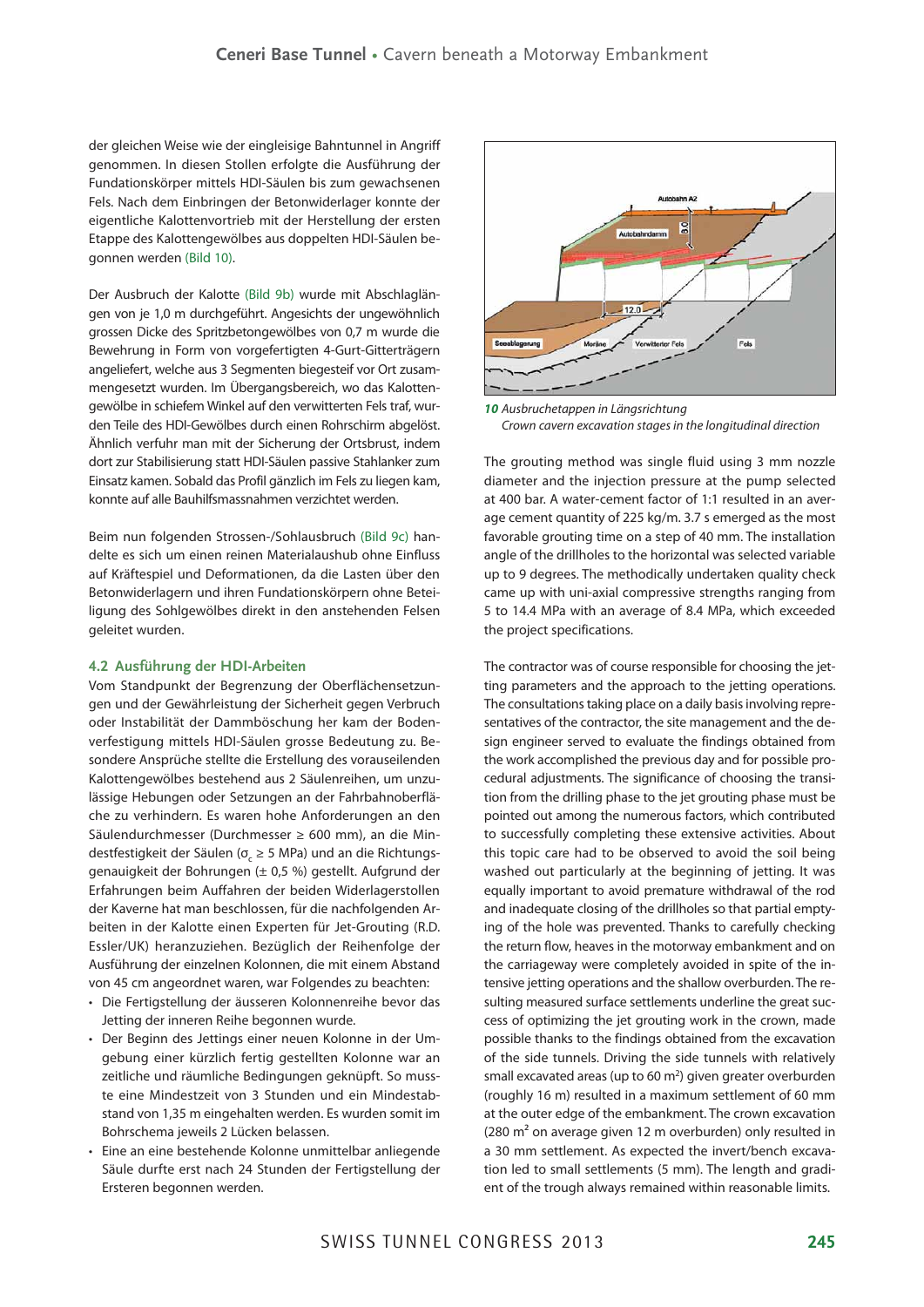

*11* RH-Extensometer: Anordnung in der Ortsbrust RH Extensometer: arrangement at the face

Das Injektionssystem war einphasig mit 2 Ventilen à 3 mm und der Injektionsdruck an der Pumpe mit 400 bar gewählt. Mit einem Wasser-Zementfaktor von 1:1 ergab sich eine durchschnittliche Zementmenge von 225 kg/m. Als günstigster Wert der Injektionszeit ergab sich 3,7 s mit einem anschliessenden Rückzug von 40 mm. Die Neigung der Bohrungen zum Horizontalen war im Bereich 0 bis 9 Grad gewählt. Die methodisch durchgeführte Qualitätskontrolle zeigte einachsige Druckfestigkeiten im Bereich zwischen 5 und 14,4 MPa mit einem Mittelwert von 8,4 MPa, was die Projektvorgaben übertraf.

Die Verantwortung für die Wahl der Jettingparameter und die Vorgehensweise bei der Ausführung der Jettingarbeiten lag selbstredend bei der Unternehmung. Die täglich stattfindenden Besprechungen unter Beteiligung der Vertreter der Unternehmung, der Bauleitung und des Projektverfassers dienten zur Auswertung der Erfahrung der am Vortag geleisteten Arbeiten und zu allfälligen Anpassungen an der Vorgehensweise. Von den zahlreichen Faktoren, die zu einer erfolgreichen Abwicklung dieser umfangreichen Arbeiten beitrugen, sei hier die Bedeutung der Wahl des Überganges von der Bohrphase zur Phase der Düsenstrahlbehandlung erwähnt. Hierbei war insbesondere beim Beginn des Jettings eine Auswaschung des Bodens zu vermeiden. Ebenso war es wichtig, einen frühzeitigen Rückzug des Gestänges und eine ungenügende Schliessung der Bohrungen zu vermeiden, damit eine teilweise Entleerung der Bohrung verhindert wurde. Dank der strengen Kontrolle des Rückflusses konnten Hebungen im Dammkörper und auf der Fahrbahn trotz der intensiven Jettingarbeit und der geringen Überlagerung gänzlich vermieden werden. Den grossen Erfolg der Optimierung der HDI-Arbeiten in der Kalotte, die aufgrund der Erfahrung beim eingleisigen Tunnelrohr gemacht werden konnte, belegen die Werte der Oberflächensetzungen. Das Auffahren der Widerlagerstollen mit verhältnismässig As far as progress is concerned, the time required for the 3 decisive activities in the 18 m long 2<sup>nd</sup> jetting stage are mentioned:

- 19 working days for a total of 2,650 m of column length for installing around 30 reinforced columns in the face and the roughly 110 columns for the double jet grout canopy. Two jet grouting units were available for carrying out the work.
- 1 working day for excavating a length of advance step (1 m) followed by the reinforced shotcrete liner.

## **5 Risk Management, Deformation Measurements**

In view of the major international and regional significance on ensuring an unimpeded flow of traffic on the motorway affected by construction activities, risk management ruled the roost. It was based on the 3 elements: quality control of the executed work, deformation measurements on the structure and closure of a particular driving lane at the time when excavation was progressing underneath. During construction operations vehicles were restricted to a speed of 80 km/h.

#### **5.1 Measuring Face Displacements**

The recently developed RH Extensometer (Reverse Head Extensometer) was applied for monitoring the face deformations (see Fig. 11). This drillhole measuring device was devised within the scope of work on the Tavetsch intermediate massif in the Gotthard Base Tunnel. There it served the continuous monitoring of movements at the face in pronouncedly squeezing rock [3]. The unit operates like a permanently installed Sliding Micrometer, by registering the relative displacements (expansion/compression) between neighboring measuring points along a drillhole. The measuring head with a data logger is located at the end of the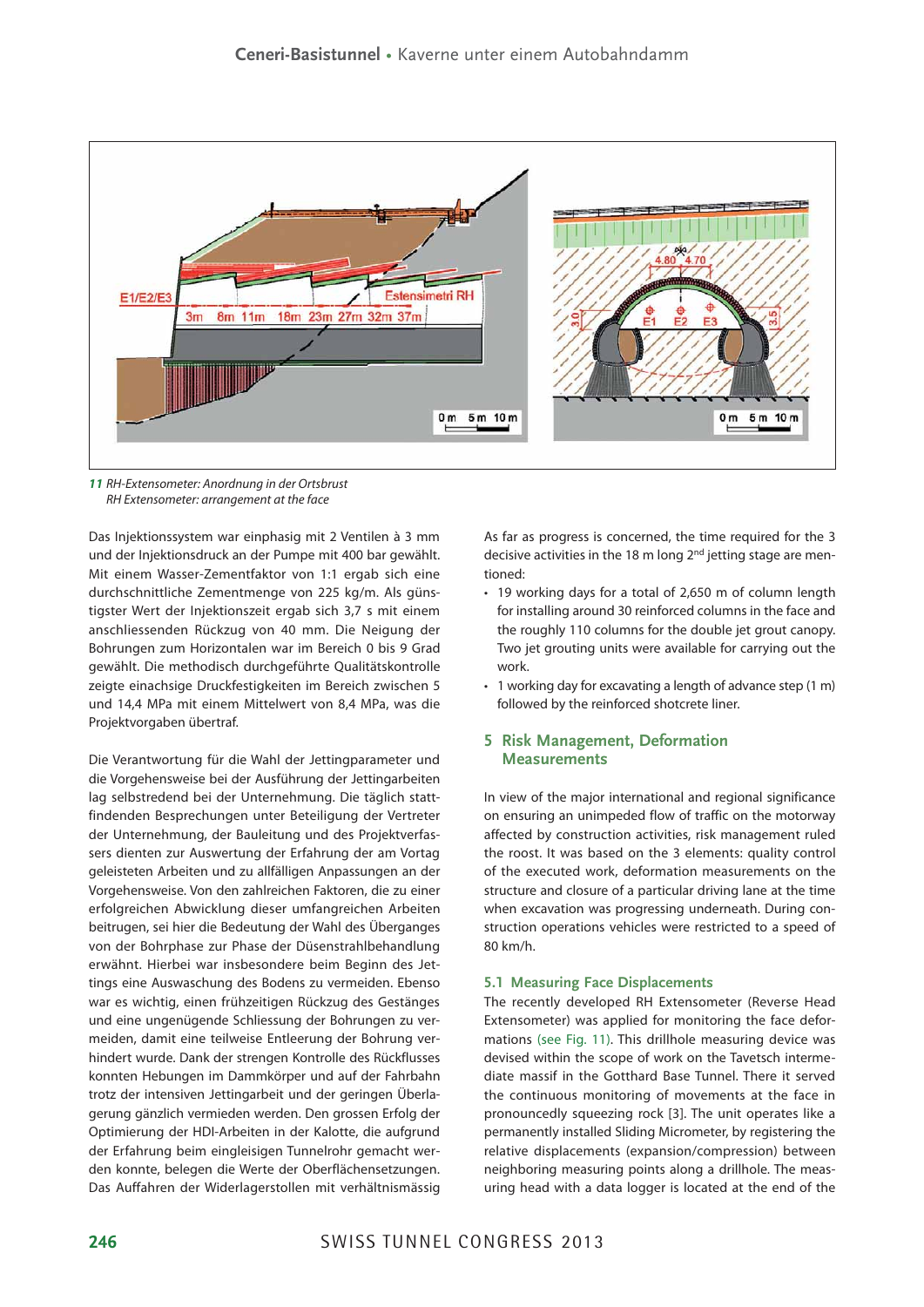kleinen Ausbruchflächen (40 bis 60 m<sup>2</sup>) und bei grösserer Überlagerung (rund 16 m) hat eine maximale Setzung an der Aussenkante des Dammkörpers von 60 mm verursacht. Der Ausbruch der Kalotte (im Mittel 280 m2 bei einer Überlagerung von 12 m) hat zusätzlich lediglich noch 30 mm Setzung verursacht. Wie erwartet, hat der Ausbruch der Sohle/Strosse zu geringen Setzungen (5 mm) geführt. Die Längs- und Quermuldenneigung blieb stets in tolerierbaren Grenzen.

Was die Leistungen anbetrifft, so sei hier der Zeitbedarf für die 3 entscheidenden Aktivitäten in der 2. Jettingetappe mit 18 m Länge erwähnt:

- 19 Arbeitstage für insgesamt 2650 m Säulenlänge für das Einbringen der rund 30 bewehrten Säulen in die Ortsbrust und die rund 110 Säulen für das doppelte HDI-Gewölbe. Für die Ausführung der Arbeiten standen 2 HDI-Geräte zur Verfügung.
- 1 Arbeitstag für den Ausbruch einer Abschlaglänge (1 m) mit Nachziehen der bewehrten Spritzbetonschale.

#### **5 Risikomanagement, Deformationsmessungen**

Angesichts der grossen internationalen und regionalen Bedeutung der Aufrechterhaltung eines unbehinderten Verkehrsflusses auf der durch die Bauarbeiten tangierten Autobahn erfuhr das Risikomanagement hohe Bedeutung. Es stützte sich auf die 3 Elemente: Qualitätskontrolle der ausgeführten Arbeiten, Deformationsmessungen am Bauwerk und jeweilige Sperrung jener Fahrspur, unter der der Vortrieb gerade im Gange war. Die Geschwindigkeit der Fahrzeuge war während der Bauarbeiten auf 80 km/h beschränkt.

#### **5.1 Messung der Verschiebungen in der Ortsbrust**

Für die Überwachung der Verformungen der Ortsbrust wurde gemäss Bild 11 das kürzlich entwickelte RH–Extensometer (Reverse-Head-Extensometer) eingesetzt. Dieses Bohrloch-Messgerät wurde im Rahmen der Arbeiten beim Tavetscher Zwischenmassiv im Gotthard-Basistunnel entwickelt. Dort diente es der laufenden Überwachung der Bewegungen in der Ortsbrust in einem stark druckhaften Gebirge [3]. Das Gerät funktioniert wie ein fest eingebauter Sliding Micrometer, indem zwischen benachbarten Messmarken entlang einer Bohrung die Relativverschiebungen (Dehnung/Zusammendrückung) erfasst werden. Der Messkopf mit einem Datenlogger befindet sich am Ende der Bohrung und die Messwerte werden von hier an den Bohrlochmund übertragen. Mit fortschreitendem Abbau der Ortsbrust können laufend die entsprechenden Teile des Instrumentes entfernt werden während die restlichen Teile des Gestänges laufend Messwerte liefern. Die Genauigkeit der gemessenen Axialverschiebungen betragen rund  $\pm$  0,01 mm. Der grosse Vorteil dieses Messgerätes besteht darin, dass die Bauarbeiten – im Gegensatz zu den Messungen mit der mobilen Sliding Micrometer Sonde – zum Zwecke der Ablesungen praktisch nicht unterbrochen werden müssen. Bild 12 stellt das Prinzipschema des RH-Extensometers, wie er für den Gotthard-Basistunnel zum ersten Mal zum Einsatz kam, dar. hole and the measured values are transferred from here to the mouth of the hole. As the face excavation progressed the corresponding parts of the instrument could be removed whilst the remaining parts of the rod constantly supplied measured values. The precision of the axial displacements amounted to around  $\pm$  0.01 mm. The great advantage of this measuring device is that construction work must scarcely be interrupted – in contrast to measurements with the mobile Sliding Micrometer Sensor – for reading off the results. Fig. 12 shows the set-up of the RH Extensometer principle, as was applied for the Gotthard Base Tunnel for the first time. In the present case of the cavern, 3 units were installed in holes parallel to the axis of the structure in accordance with Fig. 11. These were each 37 m in length and were divided into 7 measurement sections ranging from 8 to 3 m, 11 to 8 m, 18 to 11 m, 23 to 18 m, etc. Every step of what was occurring in the crown face had to be precisely registered by measurement technical means (demolition of the jet grouting columns and the subsequent excavation stages with a 1 m length of advance). The time effect was also of great interest. The possible formation of a sliding surface, either in the embankment fill itself or along the boundary layer between weathered rock and soft ground, would have been identified in its initial stages. The RH Extensometers were consequently important for global monitoring of safety. Hole E1 in Fig. 13 is referred to as an example for the measurement results obtained. The expansion development of the individual measurement sections is recognisable on the abscissa, with the position of the measurement points at 3 m, 8 m, 11 m, etc. marked by squares with different colours. It can be gleaned from the diagram that the largest expansion amounting to some 8 mm occurs in the 23 to 18 m measurement section. Fig. 14 displays the measurement results (expansions) as a function of time and correspondingly the work actually carried out in the crown.



*12* RH-Extensometer: Prinzipschema (Gotthard-Basistunnel) RH Extensometer: schematic principle (Gotthard Base Tunnel)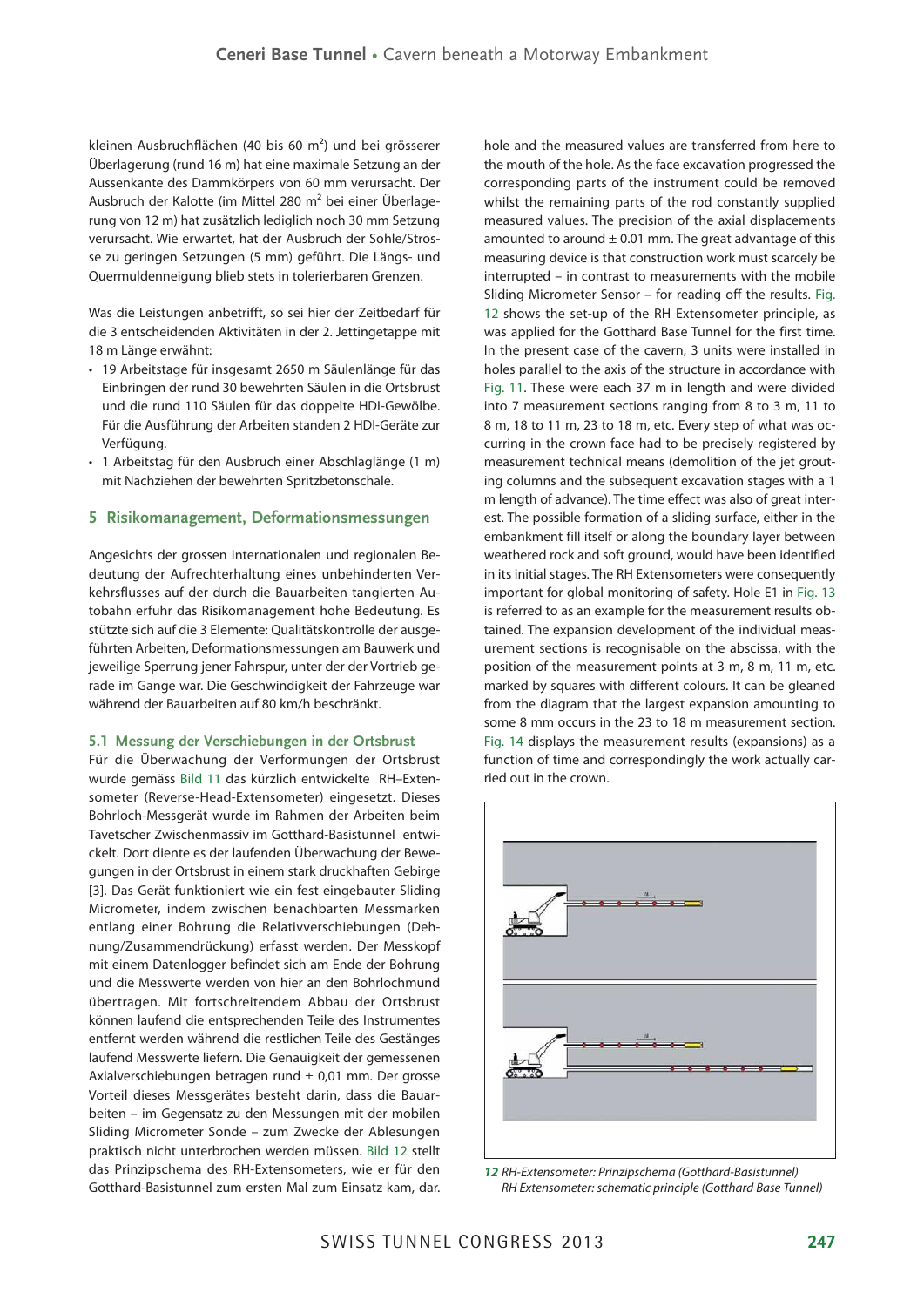Beim vorliegenden Fall der Kaverne waren 3 Geräte in Bohrungen parallel zur Bauwerksachse gemäss Bild 11 installiert. Diese hatten eine Gesamtlänge von je 37 m und wurden in 7 Messabschnitte mit Bereichen von 8 bis 3 m, 11 bis 8 m, 18 bis 11 m, 23 bis 18 m, usw. eingeteilt. Es galt, jeden Schritt des Vorgehens in der Ortsbrust der Kalotte messtechnisch präzise zu erfassen (Erstellung der HD-Säulen und der nachfolgenden Ausbruchetappen mit 1 m Abschlaglänge). Auch der Zeiteffekt war von grossem Interesse. Die allfällige Ausbildung einer Gleitfläche, sei es in der Dammschüttung selbst oder entlang der Grenzfläche zwischen verwittertem Fels und Lockergestein, hätte in den ersten Anfängen erkannt



*13* RH-Extensometer: Messresultate RH Nr. 1 in Funktion der Ortsbrustlage RH Extensometer: measurement results RH No. 1 relating to face location

# **6 Conclusion**

The construction concept applied emerged to be the best solution resulting from extensive studies of viable alternatives. The determining criteria were first of all compliance to extremely low settlements on the motorway carriageway surface and secondly assurance of high safety. Thanks to a highly transparent structural design concept on the basis of a crown drive with the application of abutment headings for the crown bases, jet grout canopies and methodic face supporting, a stiff structure with high bearing capacity was accomplished (Fig. 15). The structural calculations applying



*14* RH-Extensometer: Messresultate RH Nr. 1 in Funktion der Zeit RH Extensometer: measurement results RH No. 1 relating to time



*15* Kaverne und Bretella: Endgültiger Ausbau Cavern and Bretella: final support